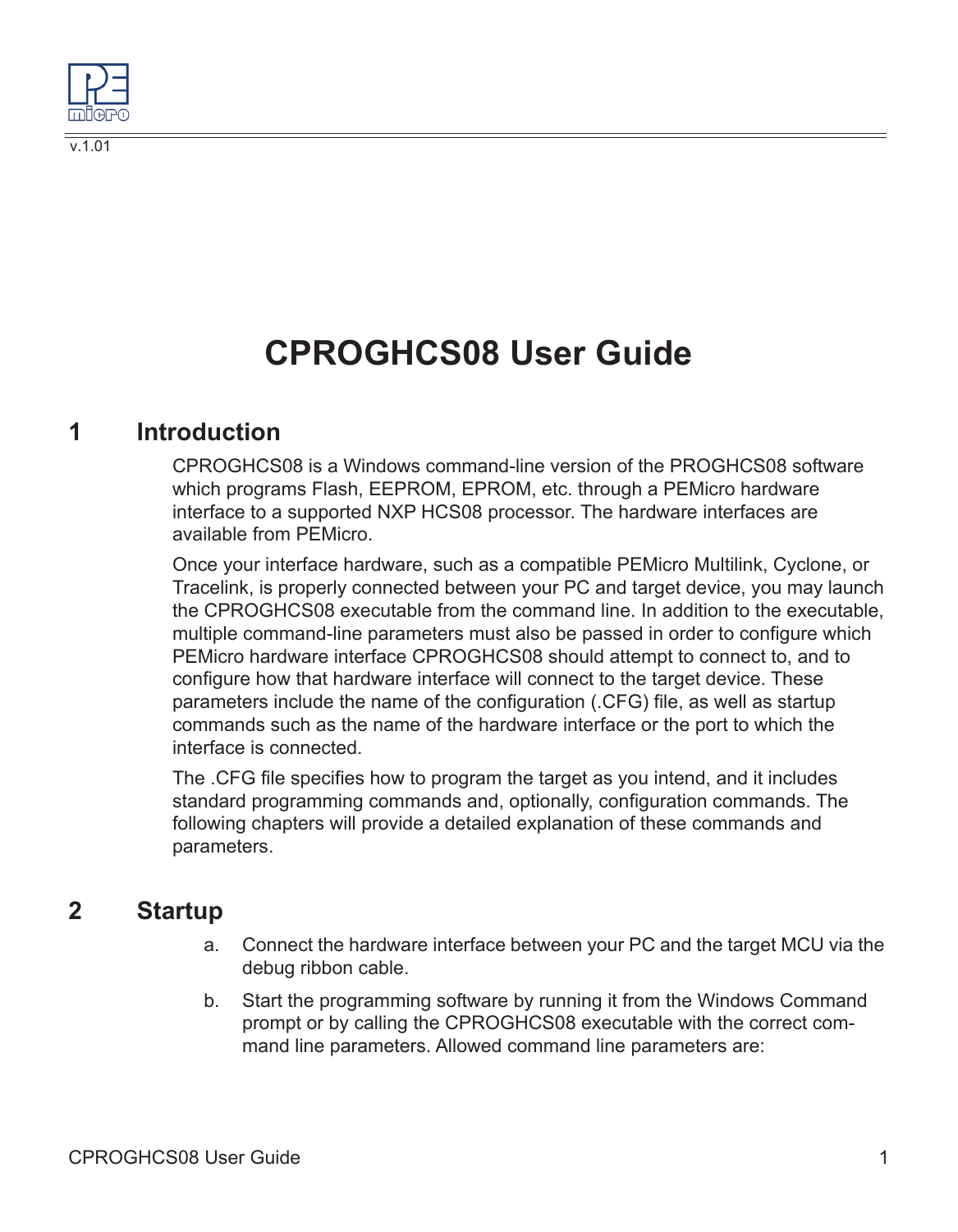

### CPROGHCS08 **[?] [filename] [/PARAMn=s] [io\_delay\_cnt n] [v] [reset\_delay n] [hideapp] [freq n] [Interface=x] [port=y] [showports] [/logfile logfilename]**

where:

| [filename]     |                                                                                                                                                                                                                                                                                                                                                                                                                               | A file containing programming commands and comments,<br>default = prog.cfg. See Section 7 - Example Programming<br>Script File for an example.                                                                                                                               |
|----------------|-------------------------------------------------------------------------------------------------------------------------------------------------------------------------------------------------------------------------------------------------------------------------------------------------------------------------------------------------------------------------------------------------------------------------------|------------------------------------------------------------------------------------------------------------------------------------------------------------------------------------------------------------------------------------------------------------------------------|
| $[$ /PARAMn=s] | A command-line parameter which can modify the executing<br>script by replacing special tags (/PARAMn). This can be used<br>to replace any part of the script including programming<br>commands, filenames, and parameters. Valid values of n are<br>09. s is a string which will replace any occurrence of<br>/PARAMn in the script file. Section 8 - Using Command-<br>Line Parameters in a Script has an example for usage. |                                                                                                                                                                                                                                                                              |
| [INTERFACE=x]  |                                                                                                                                                                                                                                                                                                                                                                                                                               | Where x is one of the following: (See examples section)                                                                                                                                                                                                                      |
|                | <b>CYCLONE</b>                                                                                                                                                                                                                                                                                                                                                                                                                | USBMULTILINK (This setting also supports OSBDM)                                                                                                                                                                                                                              |
|                |                                                                                                                                                                                                                                                                                                                                                                                                                               | PARALLEL (Parallel Port or BDM Lightning [Legacy])                                                                                                                                                                                                                           |
| $[PORT=y]$     | Where the value of y is one of the following (see the<br>showports command-line parameter for a list of connected<br>hardware; always specify the "interface" type as well):                                                                                                                                                                                                                                                  |                                                                                                                                                                                                                                                                              |
|                | <b>USBx</b>                                                                                                                                                                                                                                                                                                                                                                                                                   | Where $x = 1,2,3$ , or 4. Represents an<br>enumeration number for each piece of hardware<br>starting at 1. Useful if trying to connect to a<br>Cyclone, Tracelink, or Multilink product. If only<br>one piece of hardware is connected, it will<br>always enumerate as USB1. |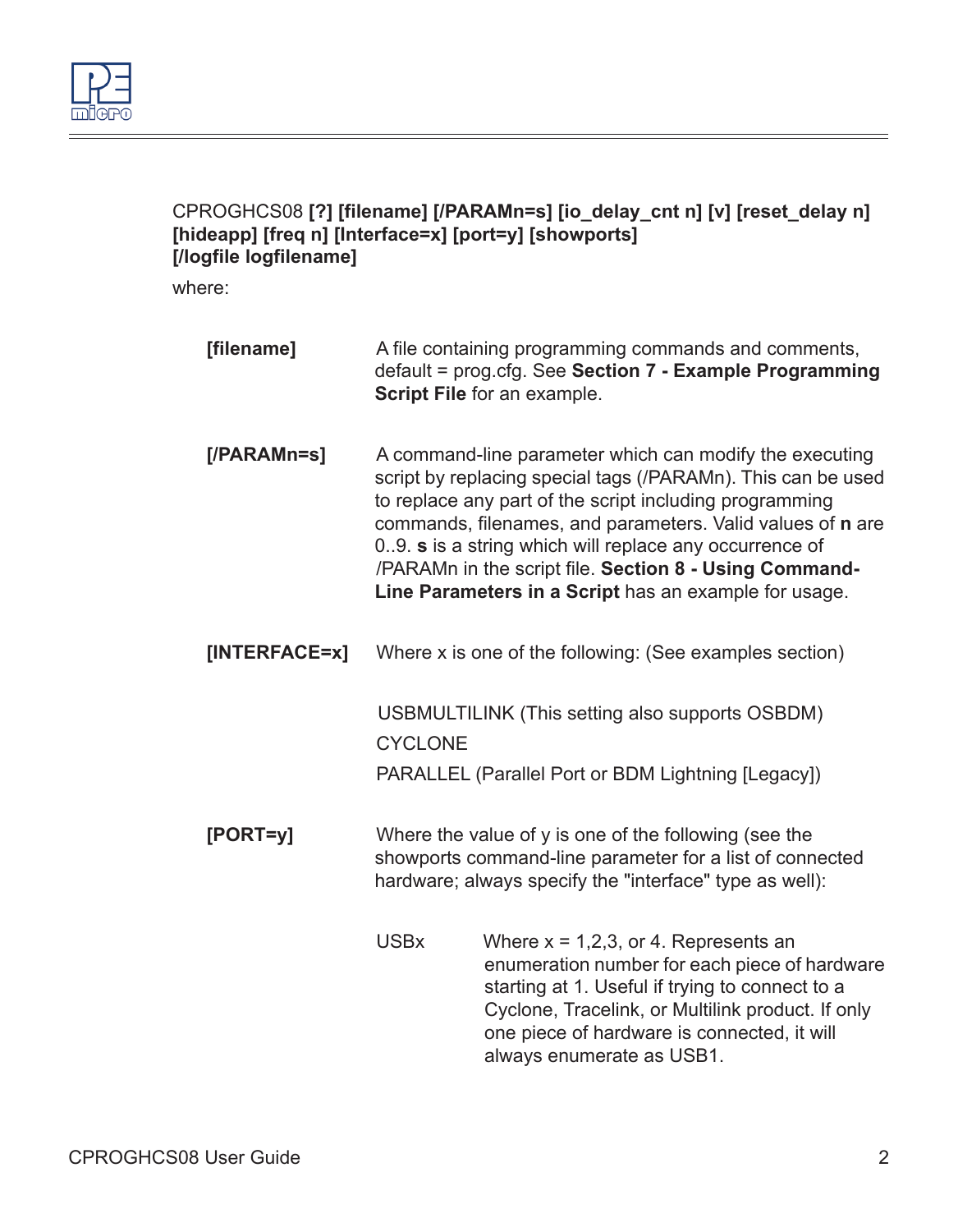

An example to select the first Multilink found is: INTERFACE=USBMULTILINK PORT=USB1

#.#.#.# Ethernet IP address #.#.#.#. Each # symbol represents a decimal number between 0 and 255. Valid for Cyclone and Tracelink interfaces.

> Connection is via Ethernet. INTERFACE=CYCLONE PORT=10.0.1.223

NAME Some products, such as the Cyclone and Tracelink, support assigning a name to the unit, such as "Joe's Max". The Cyclone may be referred to by it's assigned name. If there are any spaces in the name, the whole parameter should be enclosed in double quotes (this is a Windows requirement, not a PEMicro requirement).

Examples:

INTERFACE=CYCLONE PORT=MyCyclone99 INTERFACE=CYCLONE "PORT=Joe's Max"

UNIQUEID USB Multilink products all have a unique serial number assigned to them, such as PE5650030. The Multilink may be referred to this number. This is useful in the case where multiple units are connected to the same PC.

Examples:

INTERFACE=USBMULTILINK PORT=PE5650030

COM $x$  Where  $x = 1,2,3$ , or 4. Represents a COM port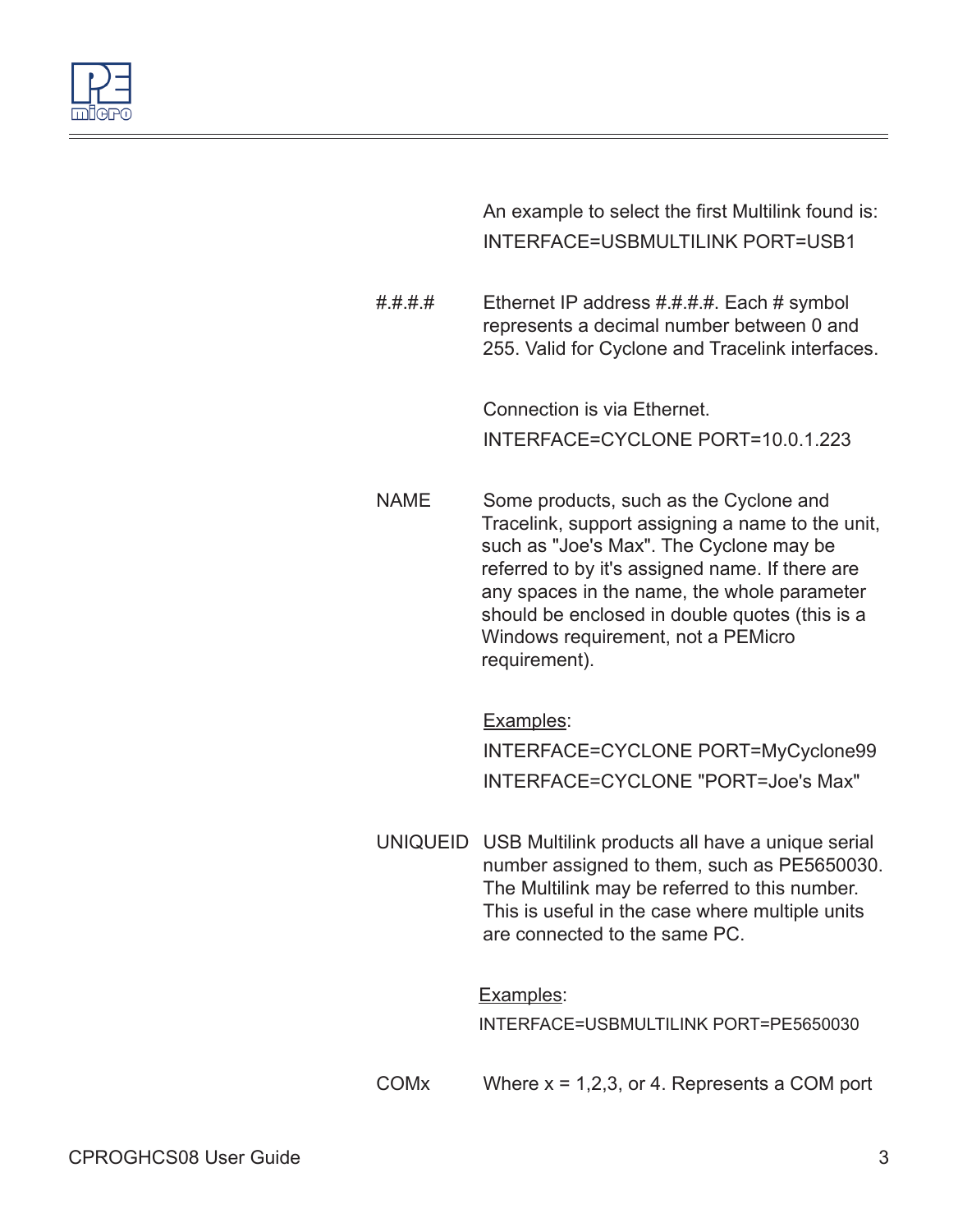

| number. Valid for Cyclone interfaces. |
|---------------------------------------|
|                                       |
|                                       |

To connect to a Cyclone on COM1 : INTERFACE=CYCLONE PORT=COM1

 $x$  Where  $x = 1,2,3$ , or 4. Represents a parallel port number

> To select a parallel interface on Parallel Port #1 : INTERFACE=PARALLEL PORT=1

PCIx Where x = 1,2,3, or 4. Represents a BDM Lightning card number. (Note: this is a legacy product)

> To select a parallel cable on BDM Lightning #1 : INTERFACE=PARALLEL PORT=PCI1

**[showports]** The command-line programmer outputs all available ports to a text file and then terminates (regardless of other commandline parameters). This information output to the text file includes the parameters needed to contact attached programming hardware as well as a description of the hardware interface. The default output filename is ports.txt and is created in the same folder as CPROG.

The output can also be directed to a different file.

Example: SHOWPORTS=C:\MYPORTS.TXT

This list does not show parallel port or COM port options which are also available. Below is an example of the output for various hardware interfaces connected to the PC (Note that there are different ways to address the same unit; the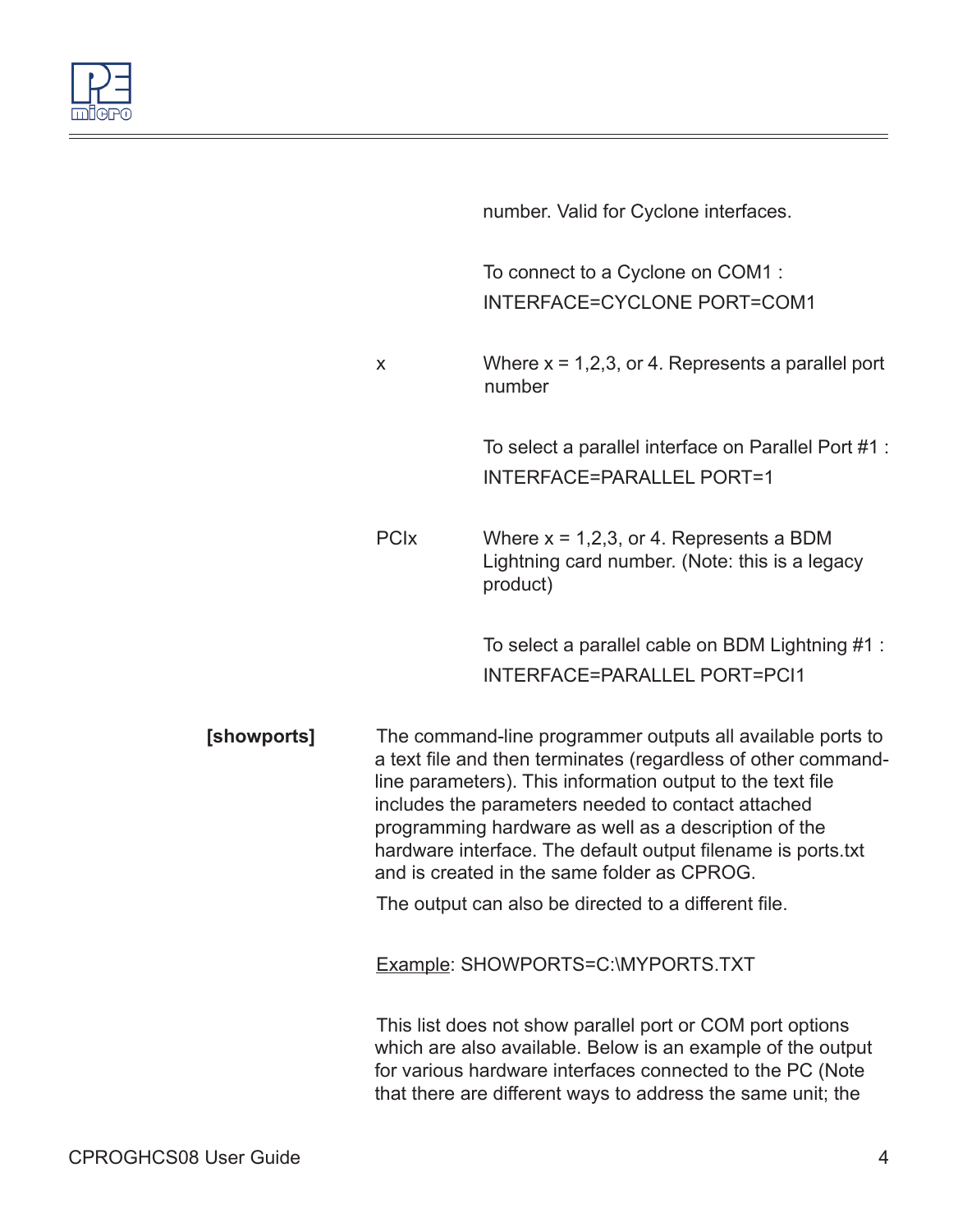

data for each interface may be followed by a [DUPLICATE] line which shows a different label for the same interface).

Showports Output Example:

INTERFACE=USBMULTILINK PORT=PE5650030 ; USB1 : Multilink Universal FX Rev A (PE5650030)[PortNum=21] INTERFACE=USBMULTILINK PORT=USB1 ; USB1 : Multilink Universal FX Rev A (PE5650030)[PortNum=21][DUPLICATE]

INTERFACE=CYCLONE PORT=10.0.9.197 ; 10.0.9.197 : Public Cyclone Max[PortNum=61] INTERFACE=CYCLONE "PORT=Public Cyclone Max" ; 10.0.9.197 : Public Cyclone Max[PortNum=61][DUPLICATE]

INTERFACE=CYCLONE "PORT=Joe's Max" ; USB1 : Cyclone (Joe's Max)[PortNum=101] INTERFACE=CYCLONE PORT=USB1 ; USB1 : Cyclone (Joe's Max)[PortNum=101][DUPLICATE]

- **[io\_delay\_cnt n]** Sets the background debug transfer parameter n where 0<=n<=\$7fff. This is the speed of the serial communications on the background debug line. If you start PROGHCS08 without giving an io delay cnt, the software tries to find an appropriate parameter n and shows you what was selected for xtal frequencies less than approximately 1 MHz. Parallel cables only.
- **[v]** Causes the programmer not to check the range of S-record addresses before programming or verifying. This speeds up the programming process. The option should be used with care as all out of range s-records will be ignored.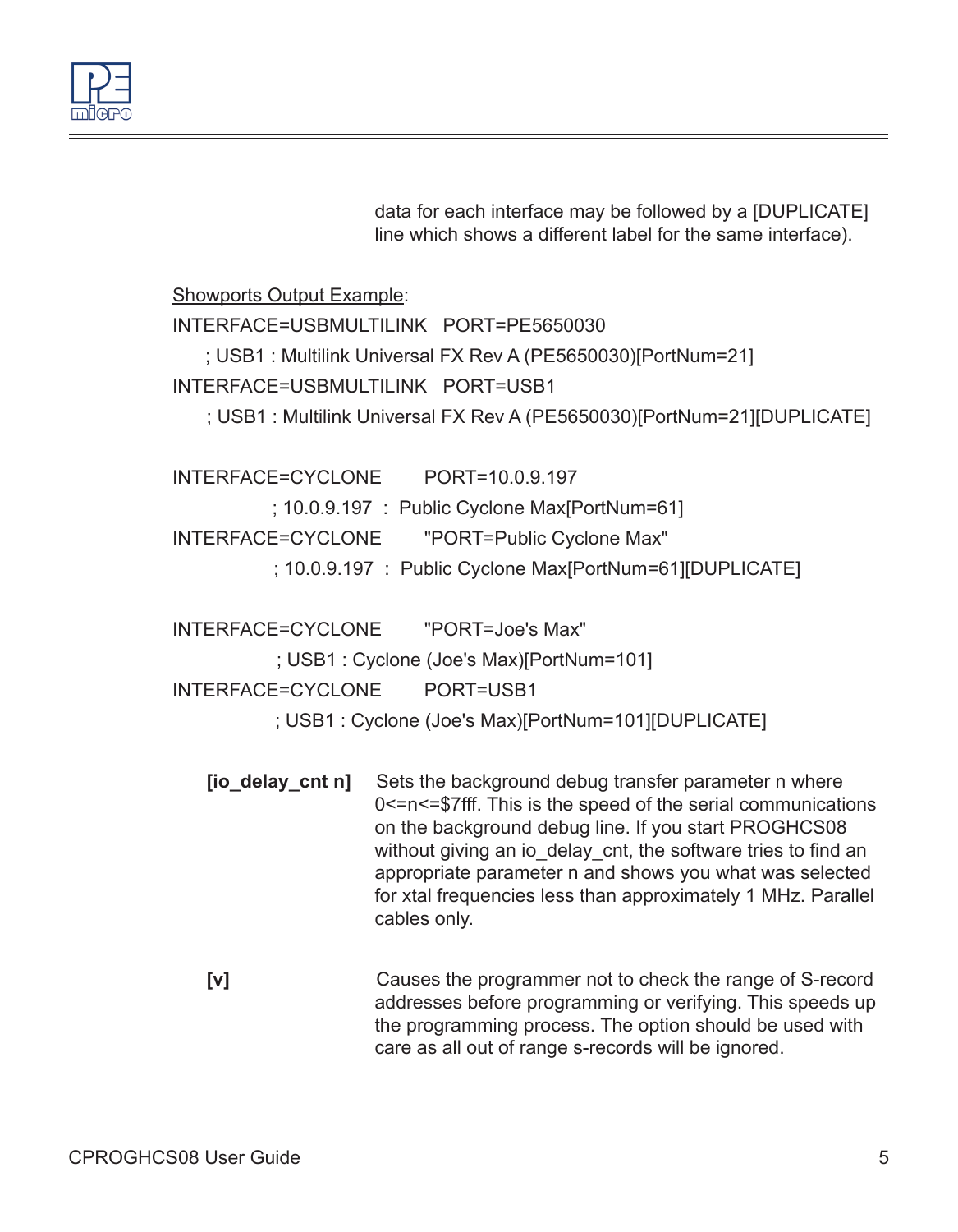

| [reset_delay n]        |                                                                                                                                                                                                                                                                                                                                                                                                                                                                                                                                                                                                                                                                                                                                                                                                                               | Specifies a delay after the programmer resets the target that<br>we check to see if the part has properly gone into background<br>debug mode. This is useful if the target has a reset driver<br>which hold the MCU in reset after the programmer releases<br>the reset line. The n value is a delay in milliseconds.            |
|------------------------|-------------------------------------------------------------------------------------------------------------------------------------------------------------------------------------------------------------------------------------------------------------------------------------------------------------------------------------------------------------------------------------------------------------------------------------------------------------------------------------------------------------------------------------------------------------------------------------------------------------------------------------------------------------------------------------------------------------------------------------------------------------------------------------------------------------------------------|----------------------------------------------------------------------------------------------------------------------------------------------------------------------------------------------------------------------------------------------------------------------------------------------------------------------------------|
| [?]                    |                                                                                                                                                                                                                                                                                                                                                                                                                                                                                                                                                                                                                                                                                                                                                                                                                               | Use the '?' character option to cause the command-line<br>programmer to wait and display the result of programming in<br>the PROGHCS08 window. If the user does not use a batch<br>file to test errorlevel, this provides a method to display the<br>programming result. This option should be the FIRST<br>command-line option. |
| [hideapp]              |                                                                                                                                                                                                                                                                                                                                                                                                                                                                                                                                                                                                                                                                                                                                                                                                                               | This will cause the command-line programmer to not display<br>a visual presence while running with the exception of<br>appearing on the taskbar. 32-bit applications only!                                                                                                                                                       |
| [freq n]               | By default, the PROGHCS08 software tries to determine<br>automatically how fast the target is running by loading a delay<br>routine in the processor and timing how long it takes to<br>execute. On some machines, this may yield inconsistent<br>results which may affect algorithms which program flash<br>internal to an MCU. PEMicro provides a command-line<br>mechanism allowing the user to inform the PROGHCS08<br>software exactly how fast the target processor is running. In<br>this way, the timing in the algorithms will be precise. On the<br>command-line, you specify the INTERNAL clock frequency in<br>Hertz following the 'FREQ' identifier. Note that in general if<br>you are using a flash device external to the MCU, this timing<br>parameter is not needed as the flash handles the timing itself. |                                                                                                                                                                                                                                                                                                                                  |
| [/logfile logfilename] |                                                                                                                                                                                                                                                                                                                                                                                                                                                                                                                                                                                                                                                                                                                                                                                                                               | This option opens a logfile of the name "logfilename"<br>which will cause any information which is written to the<br>status window to also be written to this file. The<br>"logfilename" should be a full path name such as<br>c:\mydir\mysubdir\mylog.log.                                                                      |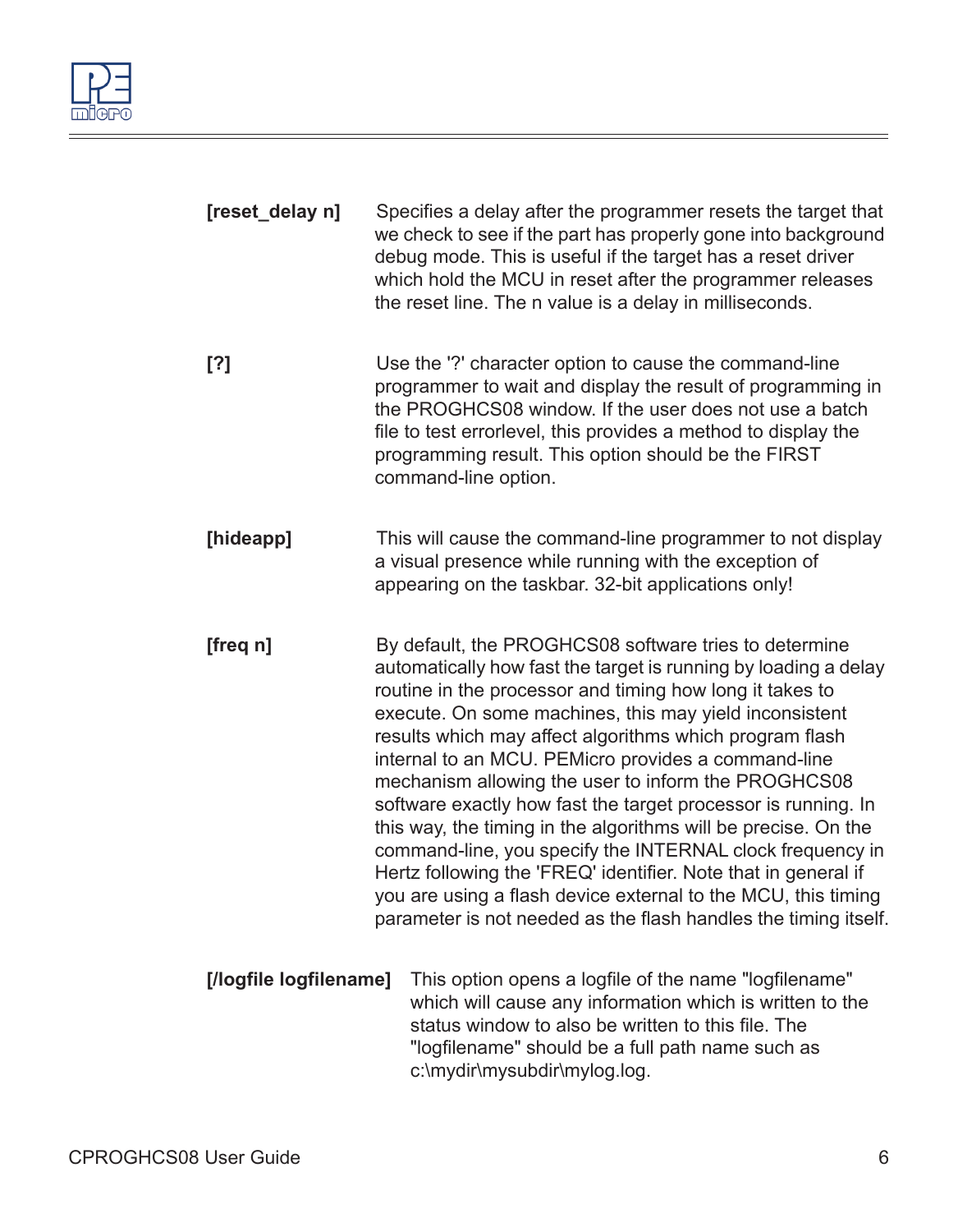

#### Command Line Examples:

CPROGHCS08 C:\ENGINE.CFG INTERFACE=USBMULTILINK PORT=PE5650030

Opens CPROGHCS08 with the following options:

- Run the C:\ENGINE.CFG script
- Interface is first USB Multilink Universal with serial number PE5650030
- Autodetect communications frequency

CPROGHCS08 C:\ENGINE.CFG Interface=CYCLONE Port=209.61.110.251

Opens CPROGHCS08 with the following options:

- Run the C:\ENGINE.CFG script
- Interface is Cyclone Pro via the Ethernet Port with an IP address of 209.61.110.251

CPROGHCS08 C:\ENGINE.CFG Interface=USBMULTILINK Port=USB1

Opens CPROGHCS08 with the following options:

- Run the C:\ENGINE.CFG script
- Interface is USB Multilink Universal, first interface detected.

# **3 Programming Commands**

Programming commands all start with a two character sequence followed by white space (blanks or tabs). Lines starting with characters which are not commands are listed as REMarks. The term *filename* means a full DOS path to a file. Commands use the same two letter codes as used in the interactive programmers PROGHCS08. The same .S8P files used by PROGHCS08 are used to set up for a particular device to be programmed. If a user function is specified for a particular device, its two character command and the meaning or *user\_par* are specified in the .S8P file.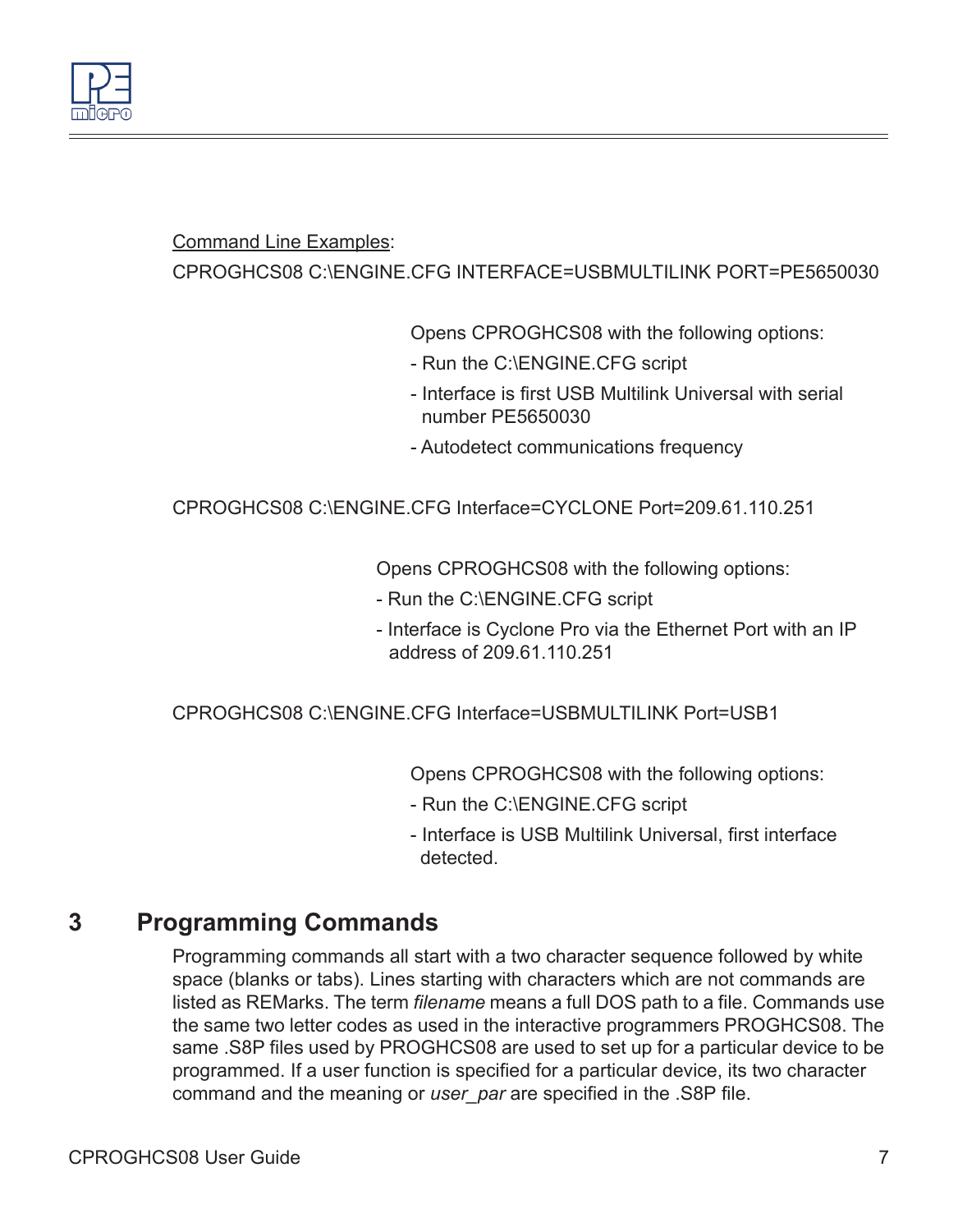

**Note:** The command parameters *starting\_addr*, *ending\_addr, base\_addr, byte, word,* and *user\_par* use a default hexadecimal format.

| BM                                                    | - Blank check module.                                                                                                                                        |
|-------------------------------------------------------|--------------------------------------------------------------------------------------------------------------------------------------------------------------|
| BR starting_addr ending_addr                          | - Blank check range.                                                                                                                                         |
| EB starting addr ending addr                          | - Erase byte range.                                                                                                                                          |
| EW starting addr ending addr                          | - Erase word range.                                                                                                                                          |
| EM                                                    | - Erase module.                                                                                                                                              |
| PB starting_addr byte  byte                           | - Program bytes.                                                                                                                                             |
| PW starting addr word  word                           | - Program words.                                                                                                                                             |
| <b>PM</b>                                             | - Program module.                                                                                                                                            |
| CM filename base_addr                                 | - Choose module .S8P file. Note: Certain<br>modules may require a base address to be<br>specified.                                                           |
| <b>VM</b>                                             | - Verify module.                                                                                                                                             |
| VR starting_addr ending_addr                          | - Verify range.                                                                                                                                              |
| UM filename                                           | - Upload module.                                                                                                                                             |
| UR starting addr ending addr filename - Upload range. |                                                                                                                                                              |
| SS filename                                           | - Specify S record.                                                                                                                                          |
| SM starting addr ending addr                          | - Show module.                                                                                                                                               |
| <b>HE</b>                                             | - Help (look at cprog.doc file).                                                                                                                             |
| QU                                                    | - Quit.                                                                                                                                                      |
| <b>RE</b>                                             | - Reset chip.                                                                                                                                                |
| GO                                                    | - Starts device running. Can be used as final<br>command if you want the device to run for<br>testing. Should be immediately preceded<br>by an 'RE' command. |
| DE timeinms                                           | - Delays "timeinms" milliseconds                                                                                                                             |
| xx user par                                           | - Only for user function specified in .S8P file.                                                                                                             |
|                                                       |                                                                                                                                                              |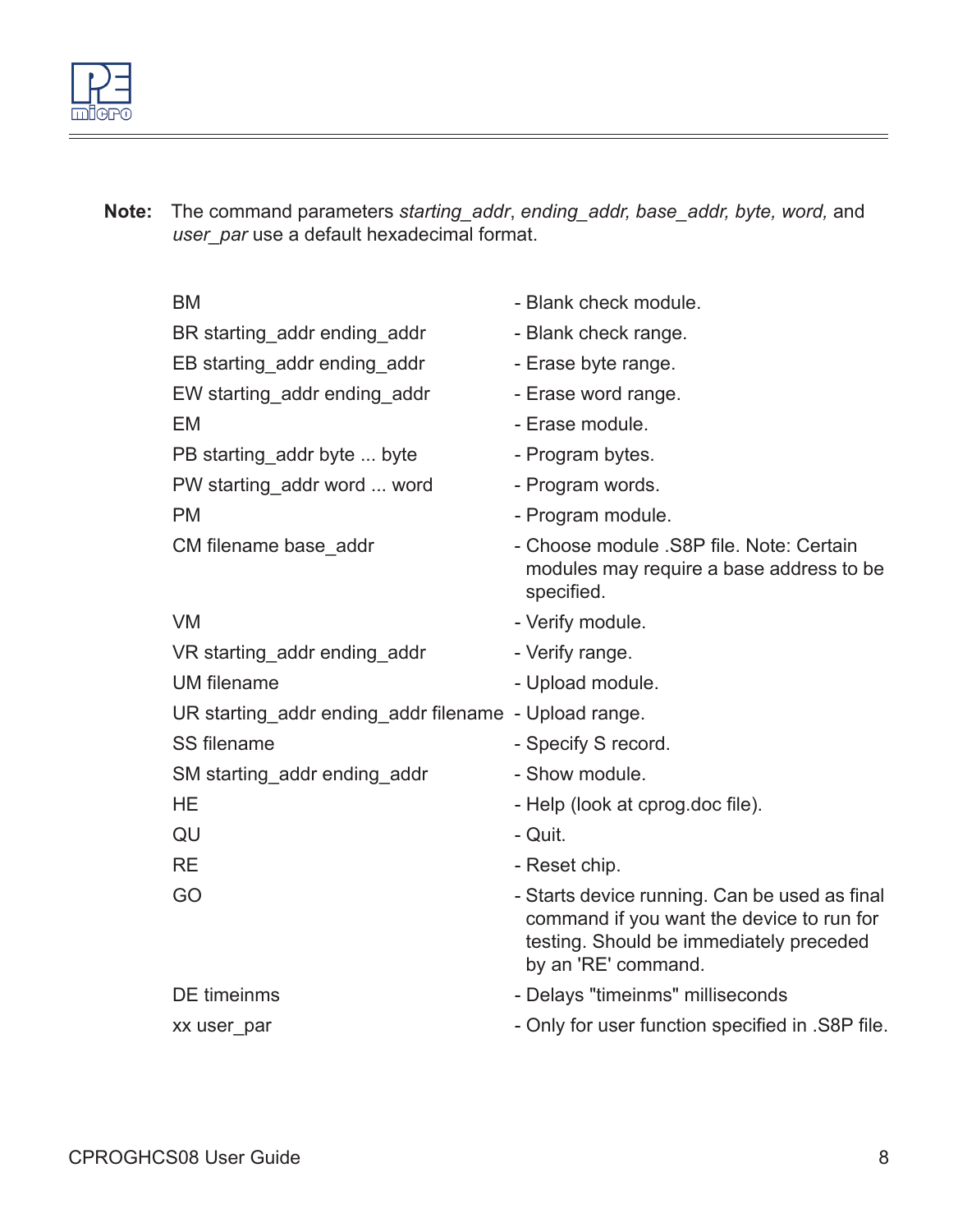

# **4 Configuration Commands For Startup**

Configuration commands are all processed before the programmer attempts to contact the target. The whole configuration file is parsed for these commands prior to attempting communications. This section gives an overview of using these configuration commands to do different type of configuration.

**Note:** The default base for configuration command parameters is decimal.

An overview of the configuration commands is as follows:

#### **:CUSTOMTRIMREF nnnnnn.nn**

Desired internal reference clock frequency for the "PT; Program Trim" command. This frequency overrides the default internal reference clock frequency. Valid values for "n" depend on the particular device being programmed. Please refer to the electrical specifications of your device for valid internal reference frequency clock range. Where:

n : Frequency in Hertz with two decimal places

#### **:PROVIDEPOWER n**

Determines whether interface should provide power to the target. NOTE: Not all hardware interfaces support this command. Valid values of n are:

- 0 : Interface does not provide power to target. (default)
- 1 : Enable Interface provides power to target.

(NOTE: Is the same as legacy option **:USEPRORELAYS n**)

#### **:POWERDOWNDELAY n**

Amount of time to delay when the power to the target is turned off for the targets power supply to drop to below 0.1v. n is the time in milliseconds.

#### **:POWERUPDELAY n**

Amount of time to delay when the power to the target is turned on OR the target is reset, and before the software attempts to talk to the target. This time can be a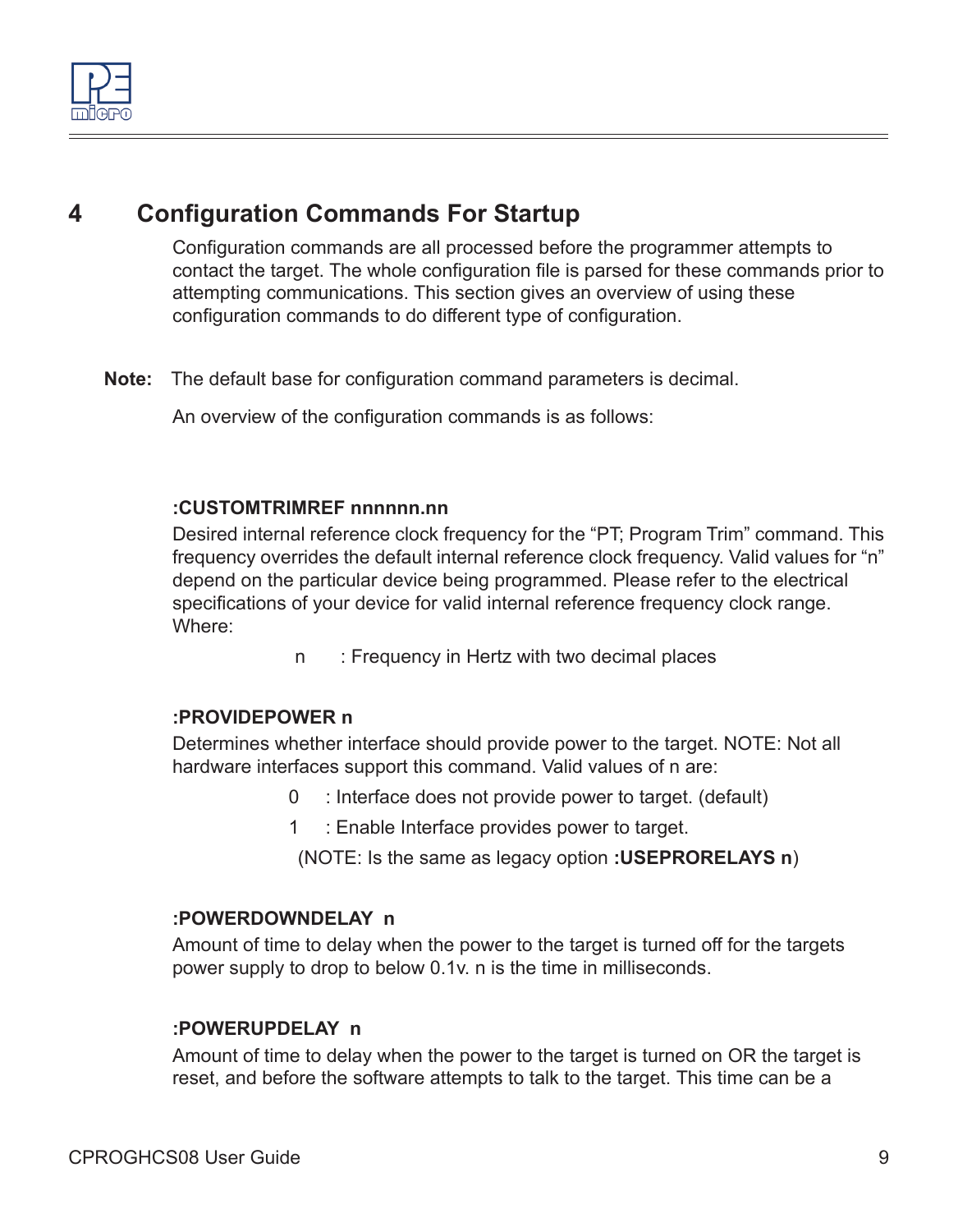

combination of power on time and reset time (especially if a reset driver is used). n is the time in milliseconds.

#### **:DEVICEPOWER n**

For Cyclone PRO only. This setting defines the target voltage that will be provided to the target if the source of the voltage is derived from the Cyclone PRO's internal power. Valid values of n are:

- 0 : 5 Volts, Generated/Switched by Cyclone Pro
- 2 : 3 Volts, Generated/Switched by Cyclone Pro
- 4 : 2 Volts, Generated/Switched by Cyclone Pro

#### **:POWEROFFONEXIT n**

Determines whether power provided to the target should be turned off when the CPROGHCS08 application terminates. NOTE: Not all hardware interfaces support this command. Valid values of n are:

- 0 : Turn power off upon exit (default)
- 1 : Keep power on upon exit

### **5 Verification Overview**

There are several commands available that can be used to verify the contents of the flash on the device after programming it. The most widely used command is "VC ;Verify CRC of Object File to Module". The "VC" command will instruct CPROGHCS08 to first calculate a 16-bit CRC value from the chosen object file. CPROGHCS08 will then load code into the RAM of the device and instruct the device to calculate a 16 bit CRC value from the contents in FLASH of the device. Only valid address ranges in the object file are calculated on the device. Once the 16-bit CRC value from the object file and the device are available, CPROGHCS08 compares them. An error is thrown if the two values do not match.

Alternatively, the "VM ;Verify Module" command can be used to perform a byte by byte verification between the chosen object file and the device. Typically, the VM command will take longer to perform than VC command since CPROGHCS08 has to read the contents of FLASH of the device byte by byte. There are also two other commands that can be used for verification. The "SC ;Show Module CRC" instructs CPROGHCS08 to load code into the RAM of the device and instruct the device to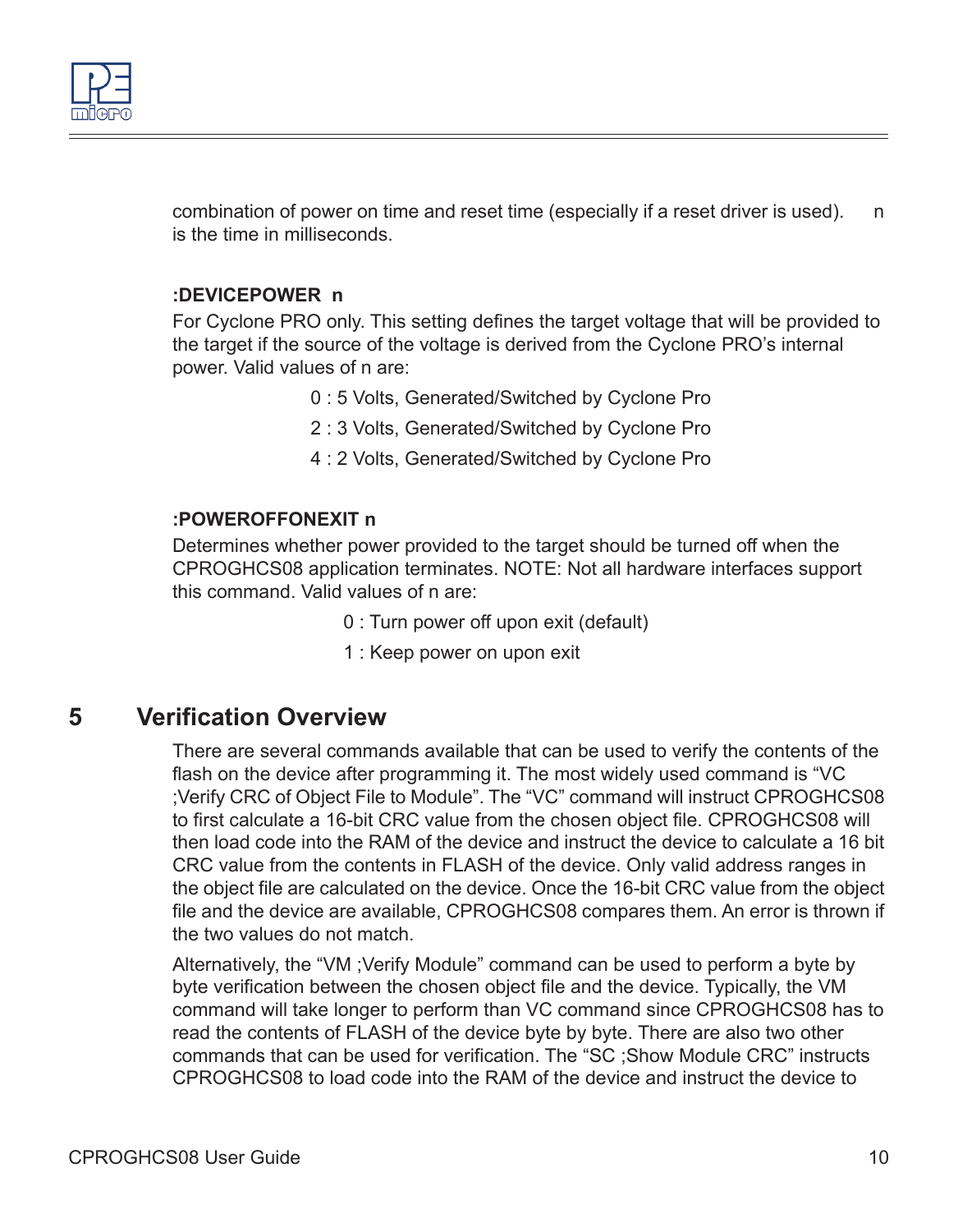

calculate a 16-bit CRC value from the contents of the entire FLASH of the device, which includes blank regions. Once the 16-bit CRC value has been calculated, CPROGHCS08 will display the value in the status window. The "VV ;Verify Module CRC to Value" command is similar to the "SC" command. The difference is that instead of displaying the calculated 16-bit CRC value, CPROGHCS08 will compare the calculated value against a 16-bit CRC value given by the user.

### **6 DOS Error Returns**

DOS error returns are provided so they may be tested in .BAT files. The error codes used are:

- 0 Program completed with no errors.
- 1 Cancelled by user.
- 2 Error reading S record file.
- 3 Verify error.
- 4 Verify cancelled by user.
- 5 S record file is not selected.
- 6 Starting address is not in module.
- 7 Ending address is not in module or is less than starting address.
- 8 Unable to open file for uploading.
- 9 File write error during upload.
- 10 Upload cancelled by user.
- 11 Error opening .S8P file.
- 12 Error reading .S8P file.
- 13 Device did not initialize.
- 14 Error loading .S8P file.
- 15 Error enabling module just selected.
- 16 Specified S record file not found.
- 17 Insufficient buffer space specified by .S8P to hold a file S-record.
- 18 Error during programming.
- 19 Start address does not point into module.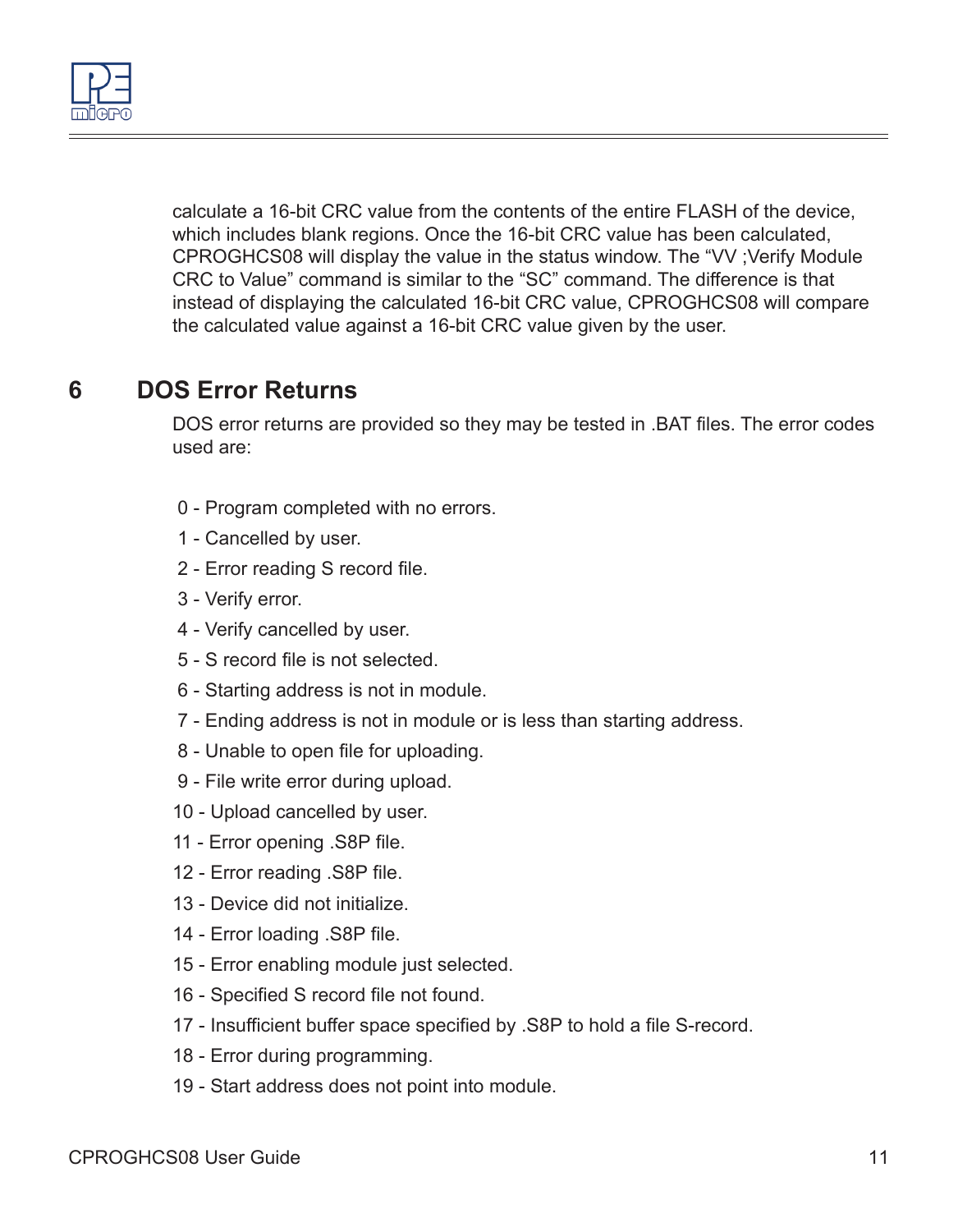- 20 Error during last byte programming.
- 21 Programming address no longer in module.
- 22 Start address is not on an aligned word boundary.
- 23 Error during last word programming.
- 24 Module could not be erased.
- 25 Module word not erased.
- 26 Selected .S8P file does not implement byte checking.
- 27 Module byte not erased.
- 28 Word erase starting address must be even.
- 29 Word erase ending address must be even.
- 30 User parameter is not in the range.
- 31 Error during .S8P specified function.
- 32 Specified port is not available or error opening port.
- 33 Command is inactive for this .S8P file.
- 34 Cannot enter background mode. Check connections.
- 35 Not able to access processor. Try a software reset.
- 36 Invalid .S8P file.
- 37 Not able to access processor RAM. Try a software reset.
- 38 Initialization cancelled by user.
- 39 Error converting hexadecimal command number.
- 40 Configuration file not specified and file prog.cfg does not exist.
- 41 .S8P file does not exist.
- 42 Error in io\_delay number on command line.
- 43 Invalid command line parameter.
- 44 Error specifying decimal delay in milliseconds.
- 47 Error in script file.
- 49 Cable not detected
- 50 S-Record file does not contain valid data.
- 51 Checksum Verification failure S-record data does not match MCU memory.
- 52 Sorting must be enabled to verify flash checksum.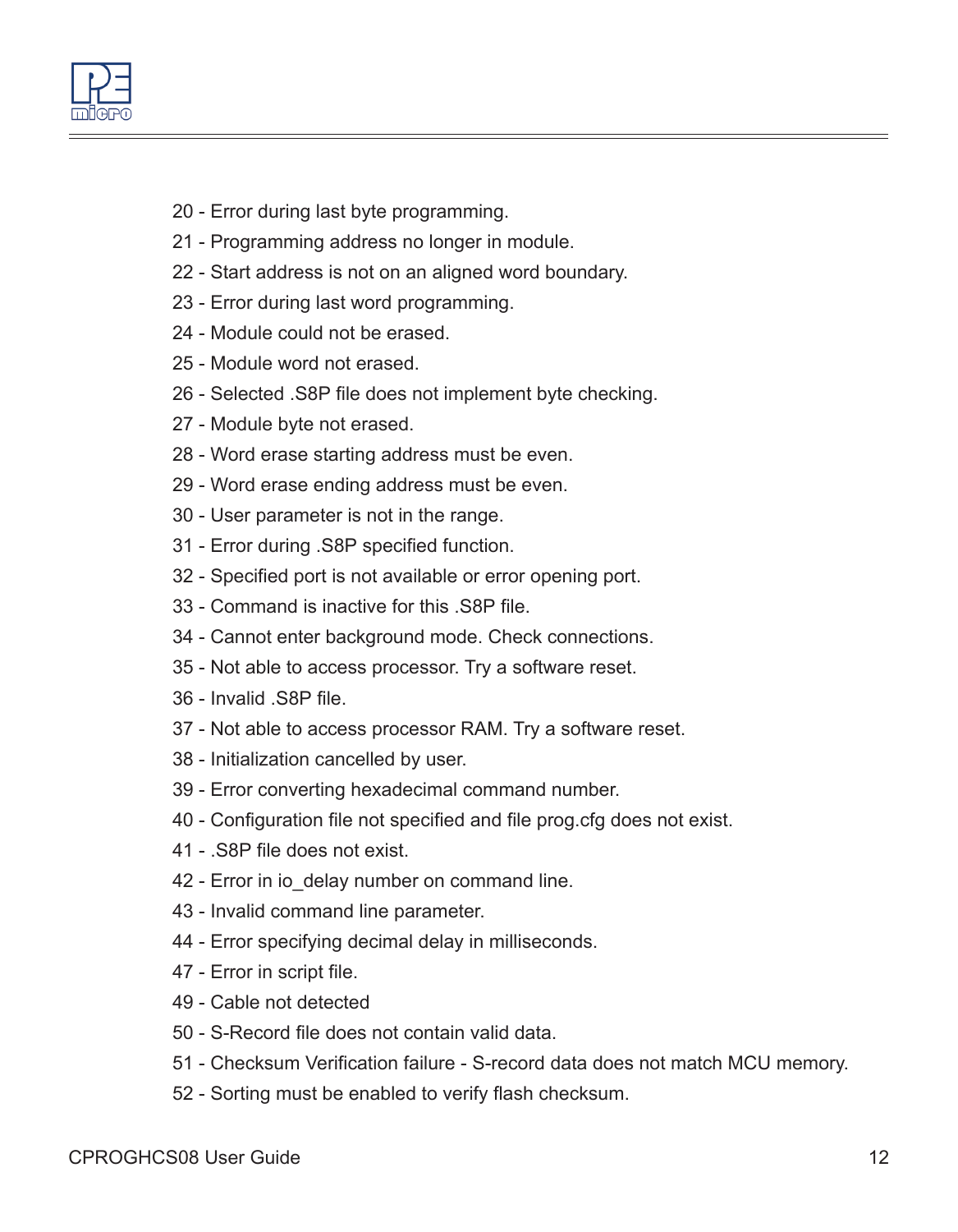

- 53 S-Records not all in range of module. (see "v" command line parameter)
- 54 Error detected in settings on command line for port/interface
- 60 Error calculating device CRC value
- 61 Error Device CRC does not match value given
- 70 Error CPROG is already running
- 71 Error Must specify both the INTERFACE and PORT on the command line
- 72 The selected target processor is not supported by the current hardware interface.

# <span id="page-12-0"></span>**7 Example Programming Script File**

The programming script file should be a pure ASCII file with one command per line. This is the CFG file in the previous examples.

An example is:

| RE                          | Reset the MCU                    |
|-----------------------------|----------------------------------|
| CM C:\PEMICRO\9S08DV128.S8P | :Choose Flash Module             |
| EМ                          | :Erase the module                |
| ВM                          | ; Blank Check the module         |
| SS C:\PEMICRO\TEST.S19      | Specify the S19 to use           |
| РM                          | ;Program the module with the S19 |
| VM                          | ;Verify the module again         |

Note: The path names of files that are relative to the CPROG executable can also be used.

# <span id="page-12-1"></span>**8 Using Command-Line Parameters in a Script**

A command-line parameter in the form of /PARAMn=s can be used to insert text into the script file in place of special tags. This can be used to replace any part of the script including programming commands, filenames, and parameters. Valid values of n are 0..9. s is a string which will replace any occurrence of /PARAMn in the script file.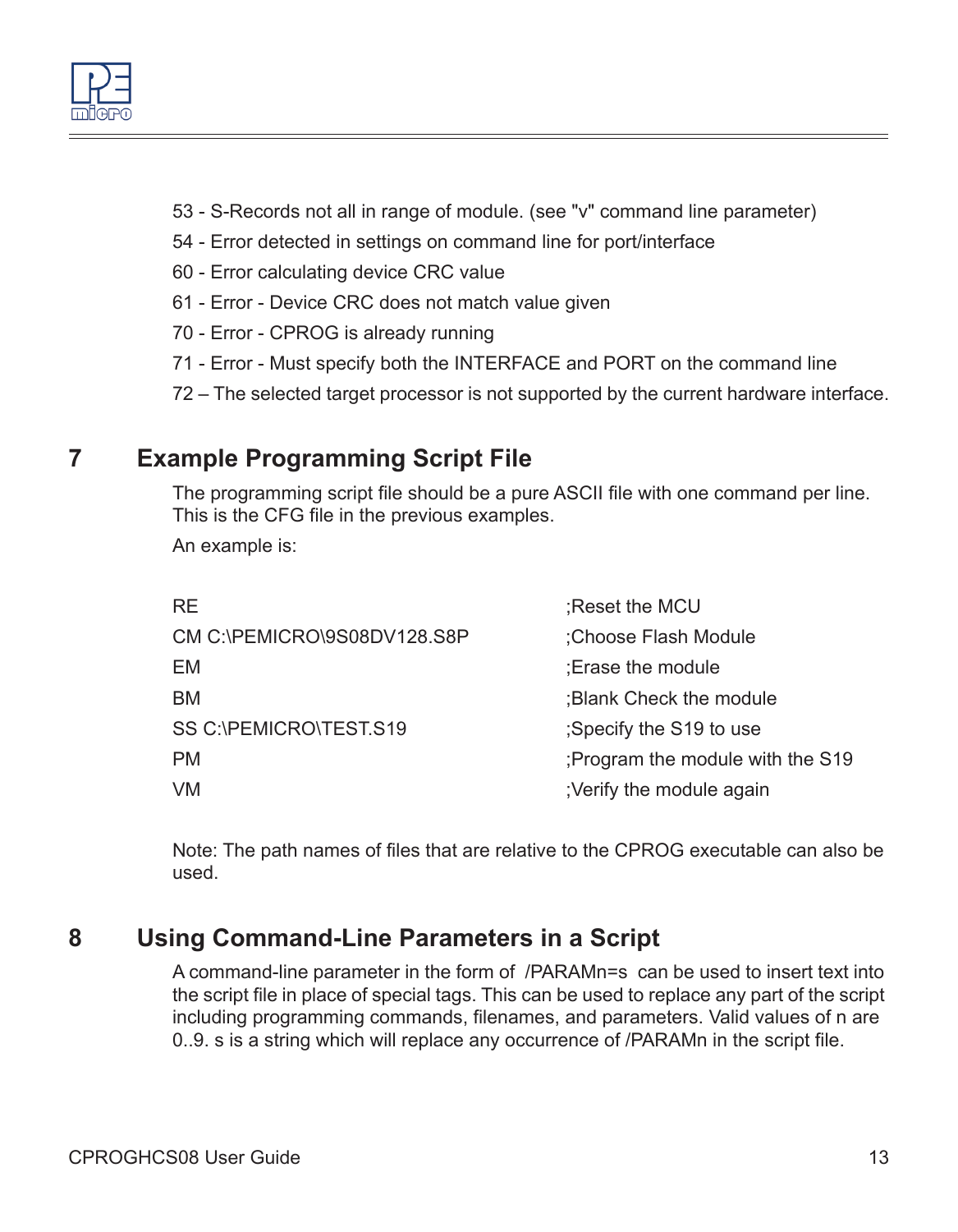

As an example, the following generic script could be used for programming with exactly the same functionality of the example script in **[Section 7 - Example](#page-12-0)  [Programming Script File](#page-12-0)**:

| <b>RE</b>        | Reset the MCU                   |
|------------------|---------------------------------|
| CM /PARAM1       | Choose Flash Module             |
| EM               | : Erase the module              |
| BM               | ; Blank Check the module        |
| <b>SS/PARAM2</b> | ;Specify the S19 to use         |
| <b>PM</b>        | Program the module with the S19 |
| /PARAM3          | ;Verify the module again        |

The following parameters would be added to the CPROG command line:

/PARAM1=C:\PEMICRO\9S08DV128.S8P /PARAM2=C:\PEMICRO\TEST.S19 /PARAM3=VM

NOTE: If a /PARAMn parameter has a space in its value, the entire parameter needs to be enclosed in double quotations. This indicates to Windows that it is a single parameter. For example, if the path in /PARAM2 above contained a space, you would need to specify it on the command line like this:

"/PARAM2=C:\PFMICRO\FXAMPLE FILES\TEST.S19"

So the complete example command line would be (note that this is continuous; no line breaks):

C:\PEMICRO\CPROGHCS08 INTERFACE=USBMULTILINK PORT=PE5650030 C:\PROJECT\GENERIC.CFG /PARAM1=C:\PEMICRO\9S08DV128.S8P "/PARAM2=C:\PEMICRO\EXAMPLE FILES\TEST.S19" /PARAM3=VM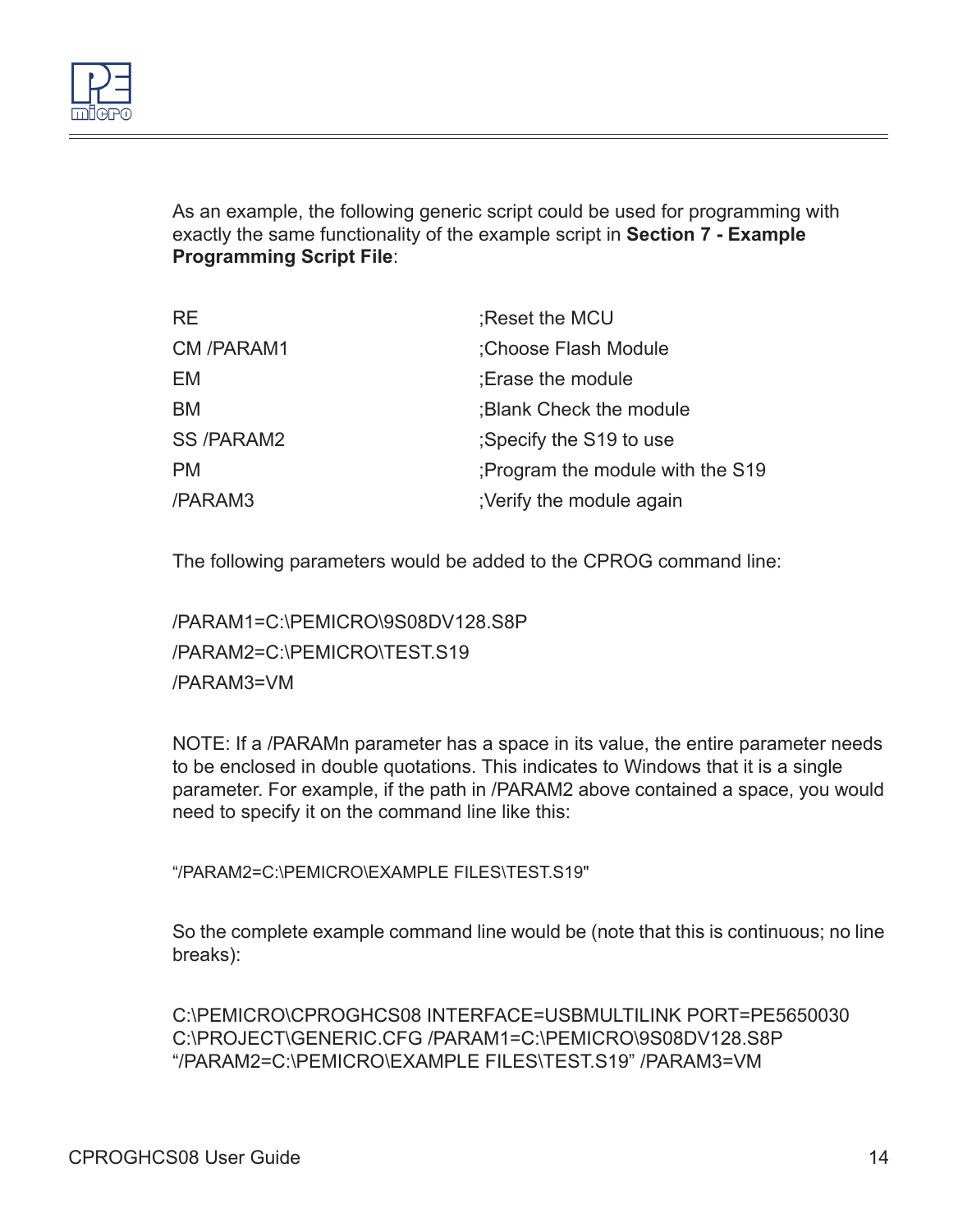

## **9 Sample Batch File**

Here is an example of calling the command-line programmer and testing its error code return in a simple batch file. Sample batch files are given for both Windows 95/98/XP and Windows 2000/NT/XP/Vista/7/8.

Windows NT/2000/Vista/7/8:

C:\PROJECT\CPROGHCS08 C:\PROJECT\ENGINE.CFG INTERFACE=USBMULTILINK PORT=USB1 if errorlevel 1 goto bad goto good :bad ECHO BAD BAD BAD BAD BAD BAD BAD BAD :good ECHO done

Windows 95/98/ME/XP:

#### START /W C:\PROJECT\CPROGHCS08 C:\PROJECT\ENGINE.CFG INTERFACE=USBMULTILINK PORT=USB1

if errorlevel 1 goto bad goto good :bad ECHO BAD BAD BAD BAD BAD BAD BAD BAD :good ECHO done

Note: The path names of files that are relative to the CPROG executable can also be used.